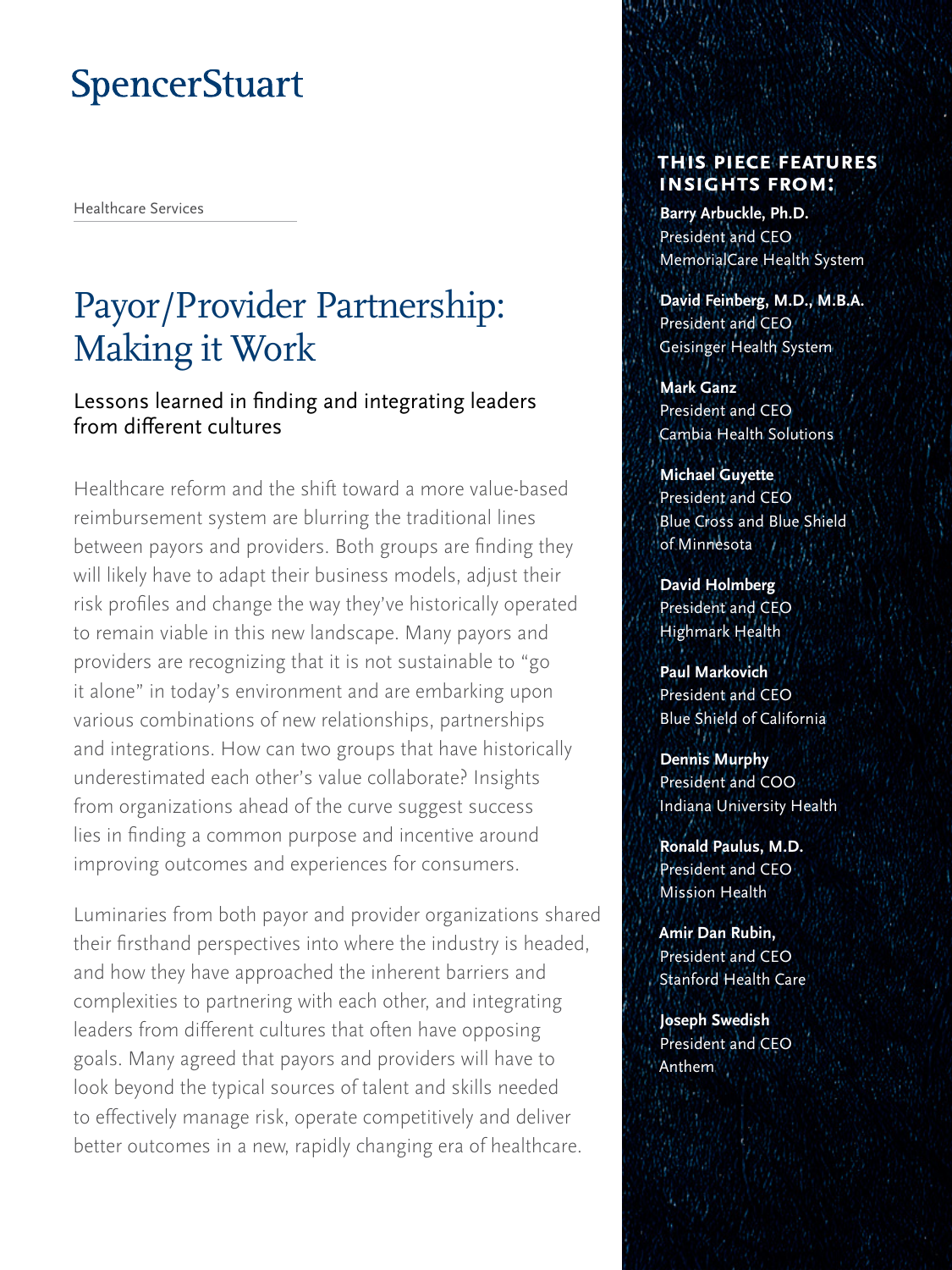#### **How both sides are adapting to a seismic paradigm shift**

With extraordinary access to information and an ever-growing number of products and services competing for their attention and business, individuals hold more power than ever before. The most successful consumer companies have recognized this phenomenon and have adapted by providing enhanced experiences and five-star service. As those in the healthcare industry are learning, transformation will happen and, for some, it is already underway as they realize the industry is not immune from this transition of power and heightened consumer expectations.

Empowered consumers want the Amazon and Nordstrom experience in healthcare, according to Mark Ganz, president and CEO of Cambia Health Solutions. "When I first started in this role, we talked about segmenting consumers and the insight that we've had in recent years is that we better pay attention to the fact that consumers have segmented us," he said. "The providers and health plans that are going to survive are those that successfully reposition themselves to serve consumers with much less control than we're used to having."

Consumers also expect innovation in the form of easier access to care and data, greater choice and more transparency, and innovation will be an essential differentiator going forward. Already, the industry is experiencing a surge of innovation from startups and midcap companies. To compete, larger institutions may need to forge new alliances to develop novel solutions and approaches to serving consumers.

Most payors and providers recognize the limitations of their own processes and talent pool — and that they will need to partner or integrate to deliver innovative, seamless, user-centric experiences. Ronald Paulus, M.D., president and CEO of Mission Health, witnessed the power of partnership during his tenure at Geisinger Health System: "I saw what you could do with a very productive and mutually beneficial partnership that was just impossible if you were a provider or a plan alone."

Consumer focus and innovation are not the only drivers of the growing integration and collaboration between payors and providers. The shift from a fee-for-service model to value-based care may require organizations to consider partnerships to help manage growing risk for the best value. "The real opportunity is to change the game," said David Holmberg, president and CEO of Highmark Health. "How can you move the incentives to encourage a healthier lifestyle? How can you move care back into the communities or into more affordable settings?"

Others have proactively established processes to focus on outcomes. While a healthy portion of its business could still operate under the fee-for-service model, Barry Arbuckle, Ph.D., president and CEO of MemorialCare Health System, says the organization opted to treat each consumer as if it were reimbursed under a risk model. Despite decreasing revenues in the short term, this change has reduced length of stays and hospitalizations, positioning the organization for sustainable success. MemorialCare has also invested heavily in community physician groups, imaging centers and ambulatory businesses in order to "deliver care in the right location at the right price."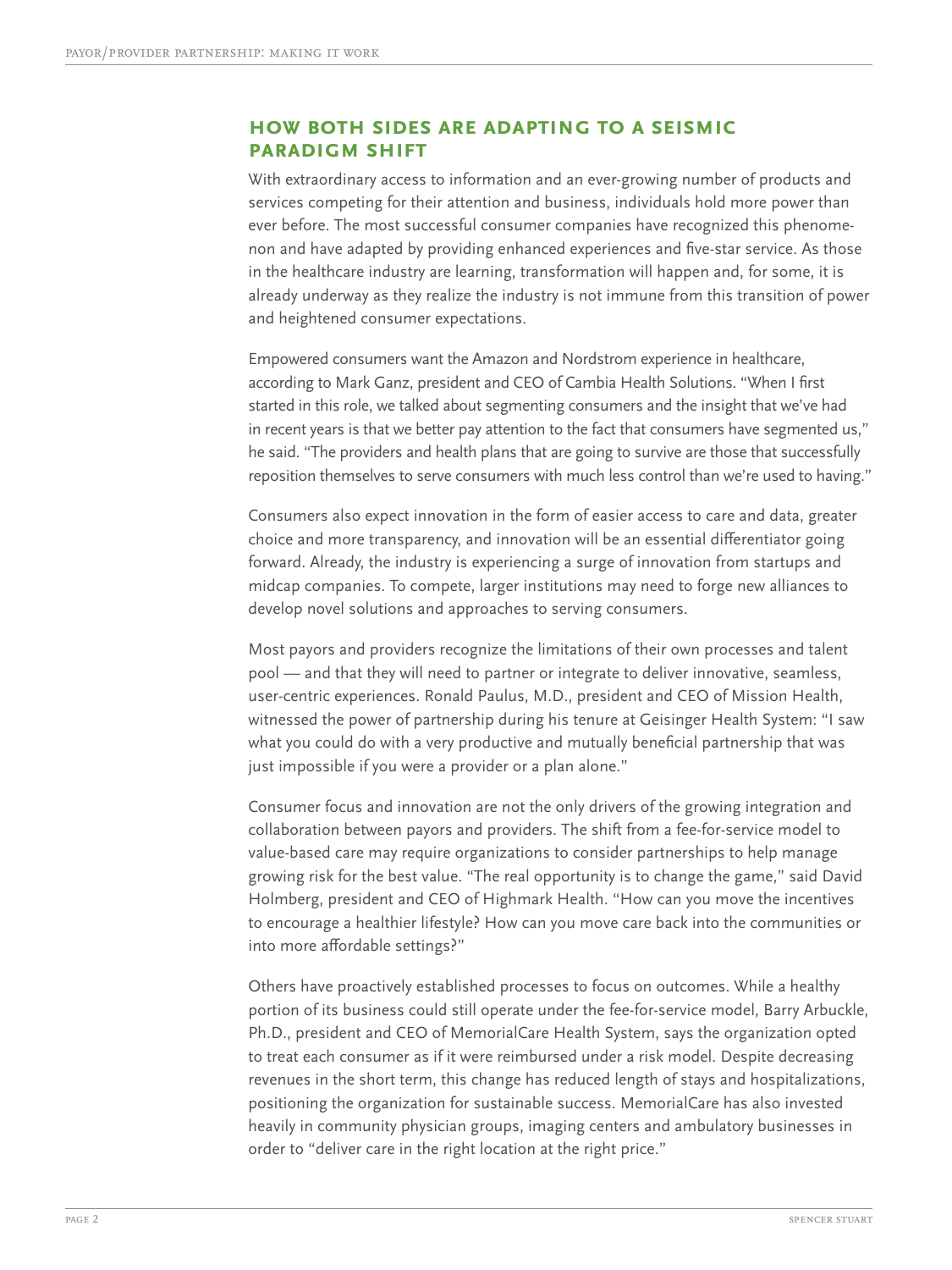#### **The leadership needed for a new era of healthcare**

A major impetus for partnerships and integrations is that they enable payors and providers to fill skill gaps and add capabilities they need to succeed in an increasingly competitive marketplace. Many of the leaders we spoke with identified the following competencies and attributes as vital going forward and shared how they are rethinking their standard sources of talent.

## Technology expertise

Consumer experiences made possible by digital capabilities require an infusion of talent with technology expertise — from user experience to data security. Usually, organizations must go outside of healthcare to find leaders who can design and implement technology strategies that benefit the end user and deliver actionable data. Stanford Health Care was the first provider to offer tele-health visits in Epic software and has also developed its own unique customer-oriented app — supported

*"My job is to create the shared vision and the unifying purpose that enables everybody to understand why collaboration makes sense. The North Star is around patient care. Together we all believe this is about providing great care to our patients that's high quality, that's compassionate, that's safe, at a low cost. That allows us to keep innovating and doing great things."*

> DAVID FEINBERG, M.D., M.B.A. president and ceo geisinger health system

by a dedicated team led by a senior executive previously from Jawbone — in response to consumer demand for more seamless experiences. Ganz hired a technology company CEO versus a sitting CIO for Cambia Health Solutions as its head of technology because he wanted a leader who knew how to deliver solutions to consumers.

This investment in technology not only advances the business, but serves as a powerful talent attractor. Ganz credits the organization's technology efforts for recently securing a "rock star" IT leader: "Because he sees the company we are becoming and knows what we've done already in the technology area, we can now attract that kind of person who probably would have never given us a second look six years ago."

### Financial acumen and broad business perspective

Navigating a complex reimbursement and pricing system requires leaders with financial savvy who understand the strategic goals of the business. Indiana University Health's CFO has collaborated with multiple internal stakeholders to intentionally lower transfer pricing internally so that the health plan would be more competitive in the market. Without this holistic business perspective, financial, health plan and operating leaders will simply not last over the long term. "In the

future, all our leaders will need to have a broad set of business experiences," said Dennis Murphy, president and CEO of Indiana University Health. "It needs to be a strategic discussion founded in strong technical analytics."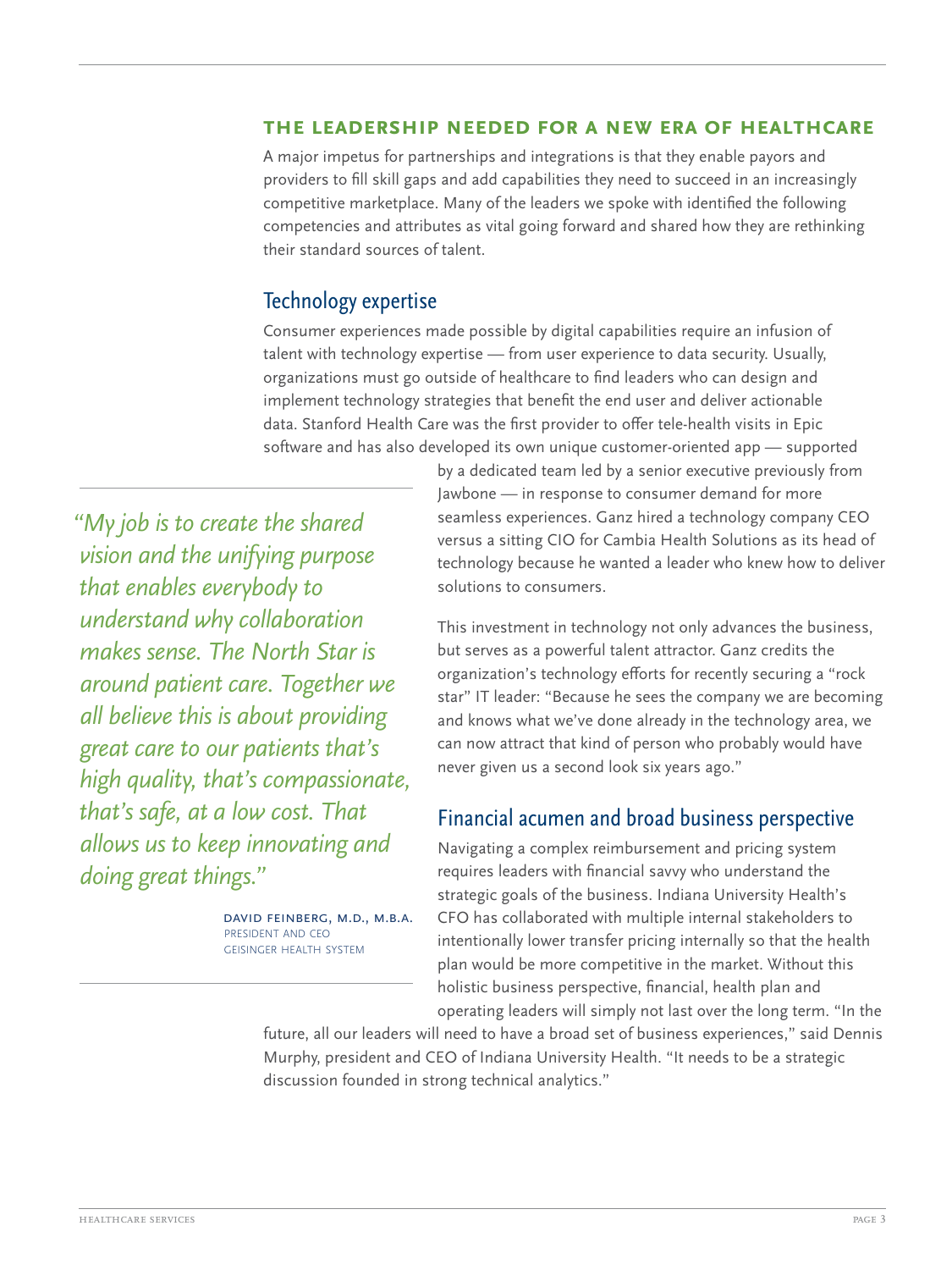### Consumer orientation

Senior leaders of both payors and providers recognize the industry deficit when it comes to consumer experience. Paulus wants to establish a "consumerism czar" and envisions that leader as a provocateur: "The consumer leader is somebody who says to the payor or provider, 'How you think is ridiculous to most consumers. Everything is focused on where you've been and how you're changing. All I want as the consumer/patient is to be able to access care anywhere and anytime I want; I want completely consumer-focused, convenient and virtual access to my data all the time.'"

To change the perception of the industry — which is often considered synonymous with long waits for appointments with rushed, overbooked physicians and labyrinthine billing and claims processes — some organizations are turning to consumer and financial services companies for consumer-focused leaders. Blue Cross and Blue Shield of Minnesota has brought on senior-level executives from major retailers, Blue Shield of California hired a senior vice president of customer experience from American Express and Anthem recruited a CHRO with P&L leadership experience in the consumer space as well as a private equity background.

## Actuarial and data analysis

In a world of big data, the ability to comb through vast amounts of information and discern what is strategically relevant and actionable has become increasingly critical. For many providers, data analysis is a significant skill gap — one that must be filled to better identify problems and improve performance. With the ongoing shift to a population health orientation, the ability to mine and interpret data will be integral in managing care across the continuum.

"Health plans have a wealth of longitudinal data on a huge population and great actuarial skills that allow them to assess how they're doing in risk and how to price at risk, and that's something providers are behind on and working hard to develop," said Arbuckle. "Some will never get there because they can't. If you're too small, you simply can't do it on your own." Amir Dan Rubin, president and CEO of Stanford Health Care, noted that this shortage will drive providers to collaborate more with payors or other players. "As providers take on more risk, they need to understand risk, and the population, whether that's by bringing on those kinds of capabilities themselves and/or in partnership with plans, employers or other firms," he said.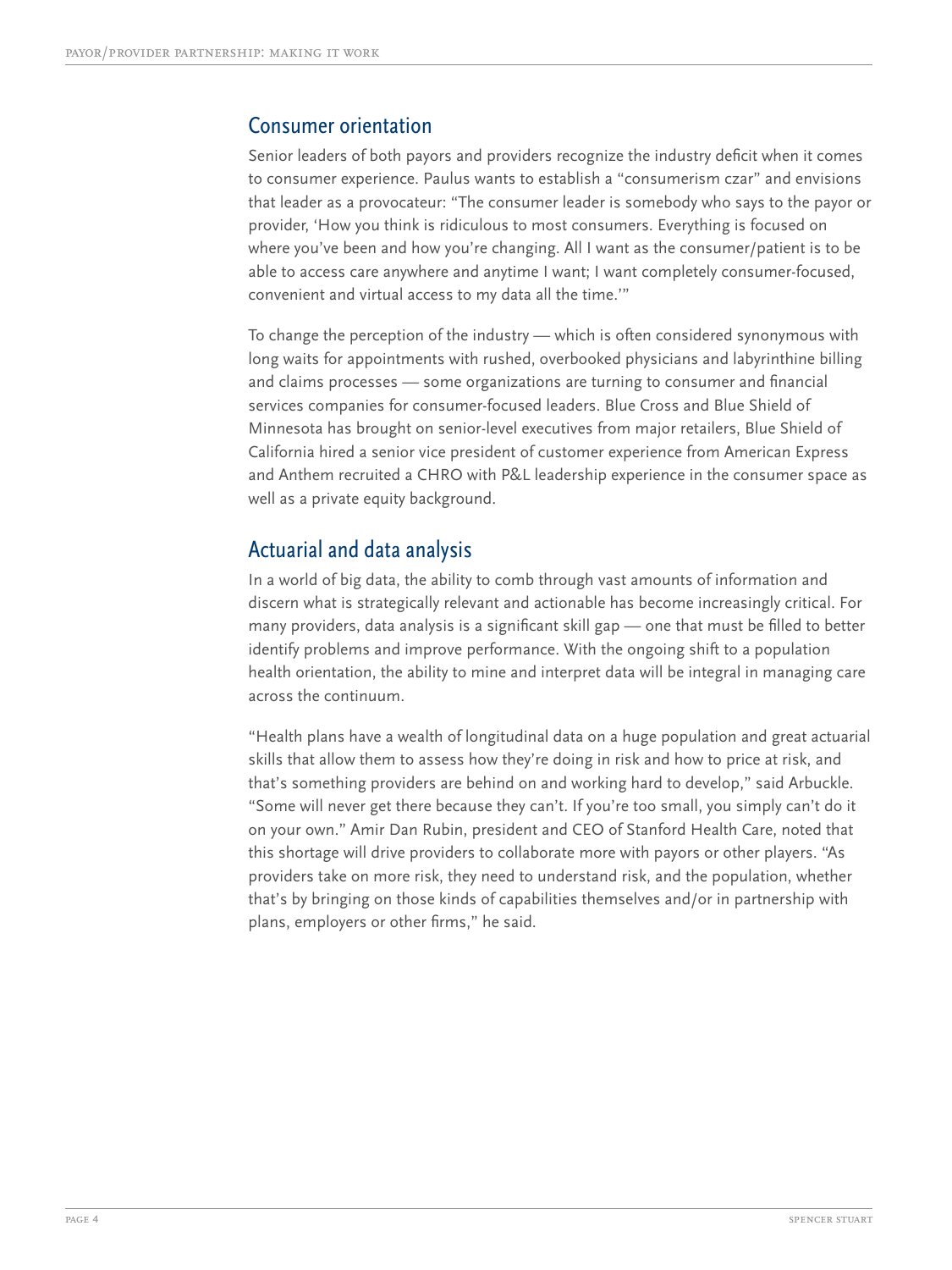# Adaptability and agility

Adaptability and agility are high on both payors' and providers' wish lists with good reason: Comfort with ambiguity and flexibility are musts in an industry in flux. Joseph Swedish, president and CEO of Anthem, looks for leaders who have demonstrated success in environments that have experienced disruption, even if they come from unrelated industries. "Look how difficult it was for the airline industry to pivot from what it was to what it is today," he said. "I'm a great fan of Southwest Airlines going back to the '90s. I would've been thrilled to have had a Southwest Airlines executive work on my team because they understand disruptive technologies. They know how to build disruptive models and they're not afraid of them."

*"The recidivism rate of organizations to go back to how they performed in the past or how they communicated is amazingly high. It's like the analogy that a smoker can never quite become a nonsmoker. I'm constantly vigilant because we cannot let old habits take over."*

> joseph swedish president and ceo anthem

# General leadership skills

The importance of strong general leadership skills cannot be underscored enough, especially when combining contrary viewpoints. To maximize the partnership's effectiveness, Michael Guyette, president and CEO of Blue Cross and Blue Shield of Minnesota, recommends that different perspectives come from solid leaders.

"I brought in two very senior-level provider individuals into my organization," he said. "They have very credible and loud voices with my leadership team. It comes down to the basics of leadership, which means attracting good talent, listening, being strategic in their thinking and having a voice at the table. This applies no matter what kind of leader you're bringing into the organization, but it's heightened when you're bringing in people who may have had opposing goals. You're trying to find a way to bring that perspective in so that you can find better alignment with your provider partner or your payor partner." Executives who can instill trust are more likely to effectively engage with "the other side."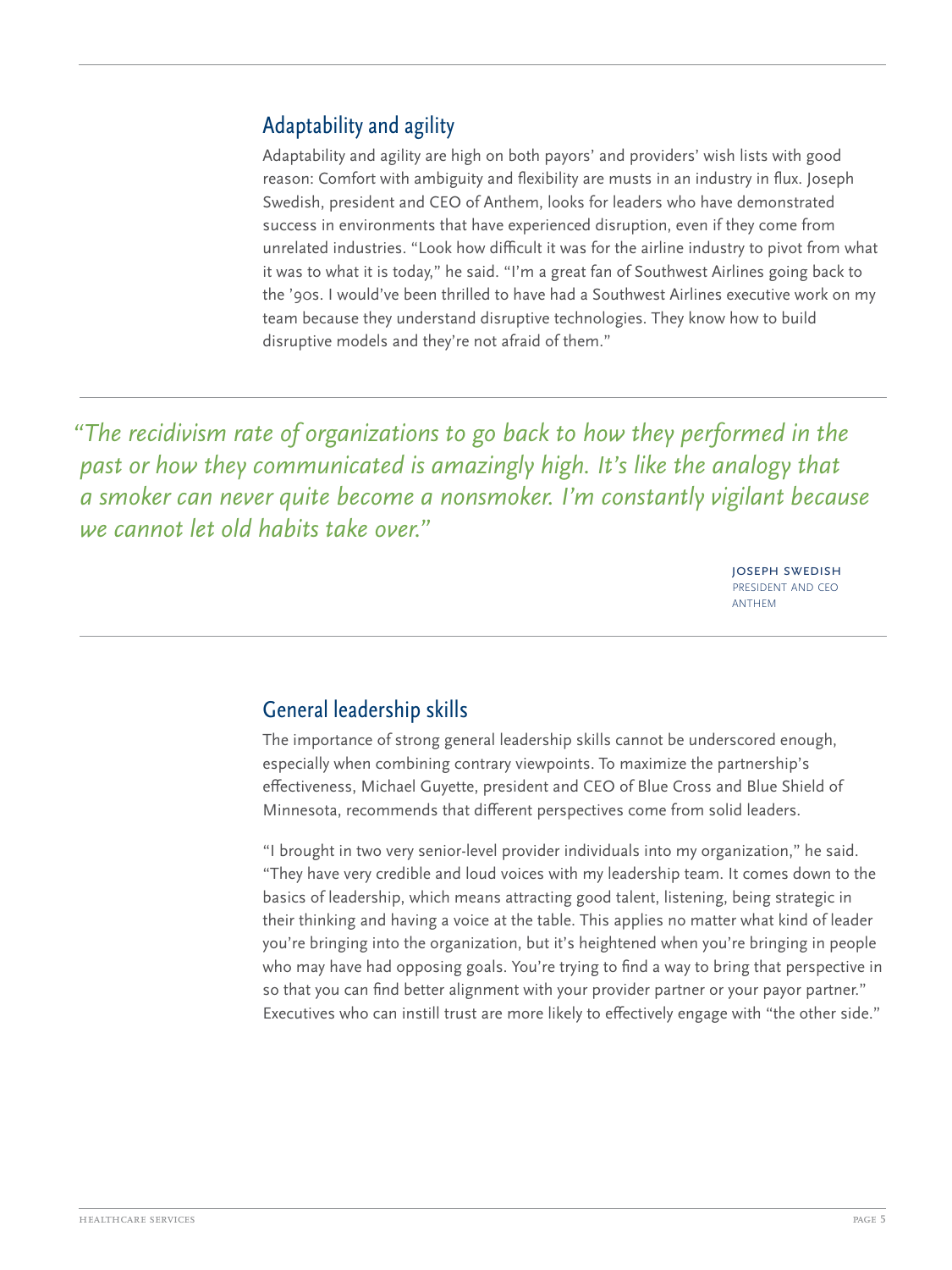#### **Lessons learned from partnerships and integrations**

Partnerships and integrations provide benefits beyond introducing much-needed capabilities into the organization, but they are not a panacea. Additionally, there is not a one-size-fits-all solution, but a spectrum of options: full integration, partial integration, investments in new businesses, joint ventures, formal and informal partnerships, and relationships with vendors. However, these endeavors can be fraught with challenges if either side clings to long-held misconceptions and stereotypes, i.e., payors are only concerned with the bottom line and providers will recommend any service to generate profits regardless of waste. Leaders of payors and providers shared ways to ensure that these endeavors are rooted in strategy, the right skills are brought to the table and the organizational culture fosters integration of new ideas and true collaboration.

## Understand the value proposition and objectively evaluate the opportunity

"Integration happens when people get in the room together and ask, 'Does it make sense for the individual/consumer and does it work for both of our business models?'" said David Feinberg, M.D., M.B.A., president and CEO of Geisinger Health System. Even if the answer to both questions is "yes," payors and providers should thoroughly evaluate the opportunity and be realistic about resources, from the hours and capital it takes to set up a plan to the operational intricacies of both parties.

"I have gotten to the edge of collaboration opportunities, and when we finally start looking over the edge, what both sides underestimated was the complexity that we both deal with and the amount of change needed for the two to come together," said Guyette. "In some of these cases, organizations must be willing to walk away if they aren't open to the behavior change required to truly align goals and work together."

## Combat institutional bravado with a focus on the greater purpose

"Organizational egos" are among the biggest barriers to integration and establishing a culture of collaboration, noted Paul Markovich, president and CEO of Blue Shield of California. "Almost every organization is thinking, 'The way to make this successful is that we should be in control.' If everyone feels that way, then everyone needs to change in some way and come to the table with humility." There must also be an appreciation of the value that each side brings.

Rather than debating which side is "right," Holmberg believes that putting the consumer at the center gives both sides something to agree and build upon. The objectives should be to deliver a better patient experience with the highest quality, better coordinate care longitudinally and better manage the cost of a population with financial risk shifting, advised Rubin.

"My job is to create the shared vision and the unifying purpose that enables everybody to understand why collaboration makes sense," said Feinberg. "The North Star is around patient care. Together we all believe this is about providing great care to our patients that's high quality, that's compassionate, that's safe, at a low cost. That allows us to keep innovating and doing great things."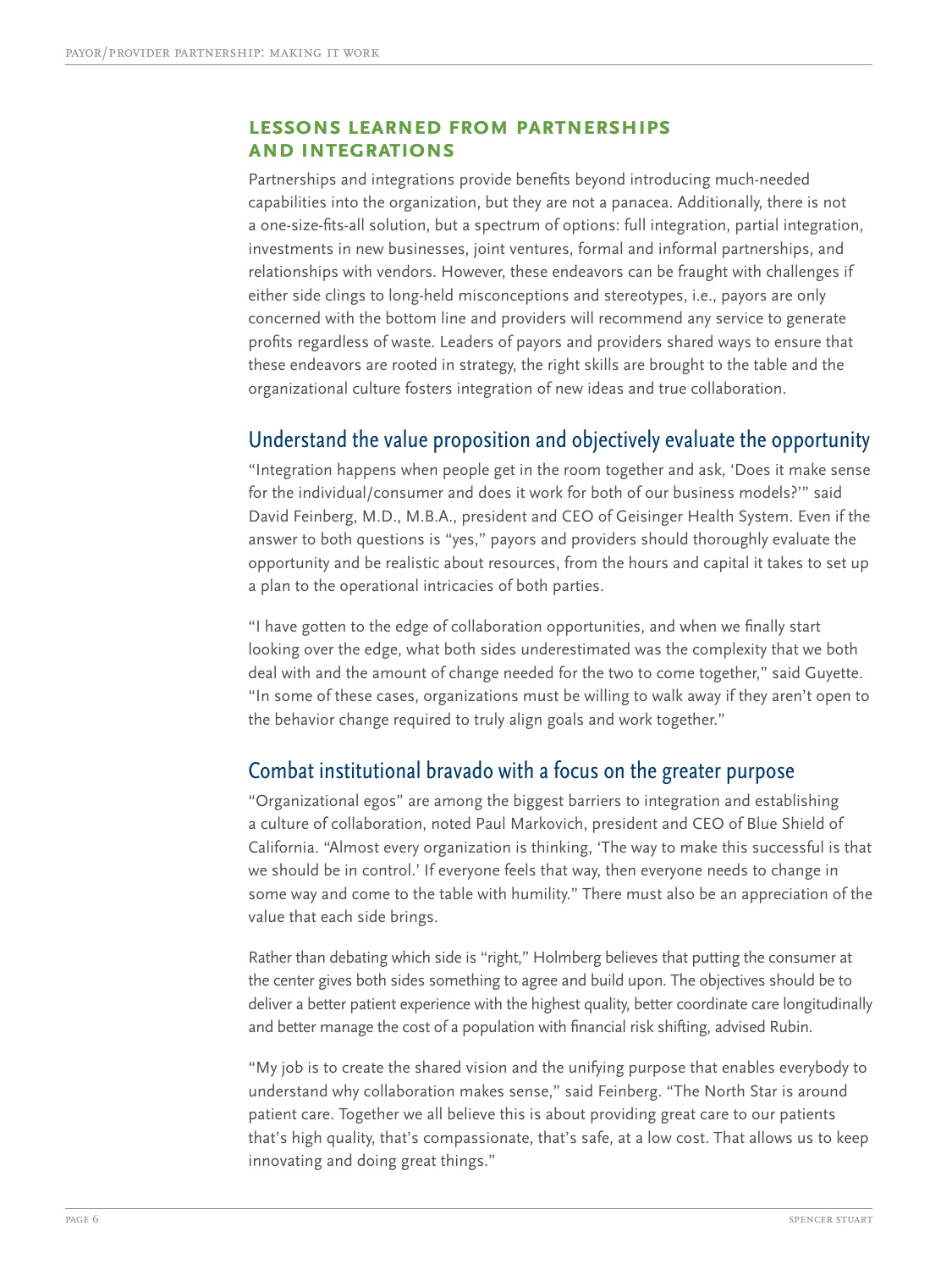## Encourage fresh thinking

Many payors and providers are turning to the other as well as unconventional sources for talent with new viewpoints. Ganz has brought on talent from top consumer companies for the express purpose of challenging the status quo, and has empowered them to not submit to prevailing thinking. Some deliberately seek talent without any industry expertise for truly fresh perspectives, an approach that can be met with resistance if the risks of staying on the current path are not appreciated.

"You don't know what you don't know and without different talent in the organization providing other interpretations, you can't take your organization to the next level," Swedish said. "In my last life, I brought in somebody from Accenture and somebody from Compaq who never worked in healthcare before. I enjoy that kind of talent who are inquisitive, risk-taking and willing to change the game. But it's a very difficult proposition to sell to mainline leadership who are comfortably situated in an organization that doesn't believe there's a platform on fire."

At times, organizations need to bring on change agents who understand when and how to shift the culture while still upholding its core principles. Guyette noted that while a strength of Blue plans is their stability, they can no longer afford lengthy decision-making processes — spurring him to bring in new executives from the provider side. Holmberg sought out leaders who are able to influence others around concepts that may buck the norm but who can also bring them along on the transformative journey.

## Lay the groundwork for culture fit from the beginning

Success relies upon both an organizational culture of collaboration and leaders who align with that culture. "It's all about culture and talent that helps an organization pivot to meet the moment," said Swedish. In order to create a culture that fosters teamwork, Murphy cautions against treating now-integrated parties as disparate entities. "In one of my previous experiences, the health plan in its first iteration was a separate business from the hospital," he said. "They were physically someplace else and only came in very episodically. There was a tremendous amount of friction between the plan and the clinical operations elements of the system. At IU Health, our health plan team is in the same space as the other corporate functions. They're visible and participate in all of our regular management decision-making activities."

The industry executives we spoke with universally consider a candidate's cultural fit as essential. Holmberg dedicates ample time interviewing senior leaders, not to assess their ability to perform, but to determine whether their aspirations align with the organization's. For Ganz, culture fit is tantamount to "passion for others." Thus, he brings on leaders and board members from companies whose consumer-centric cultures he admires, such as Nike, Nordstrom and Starbucks.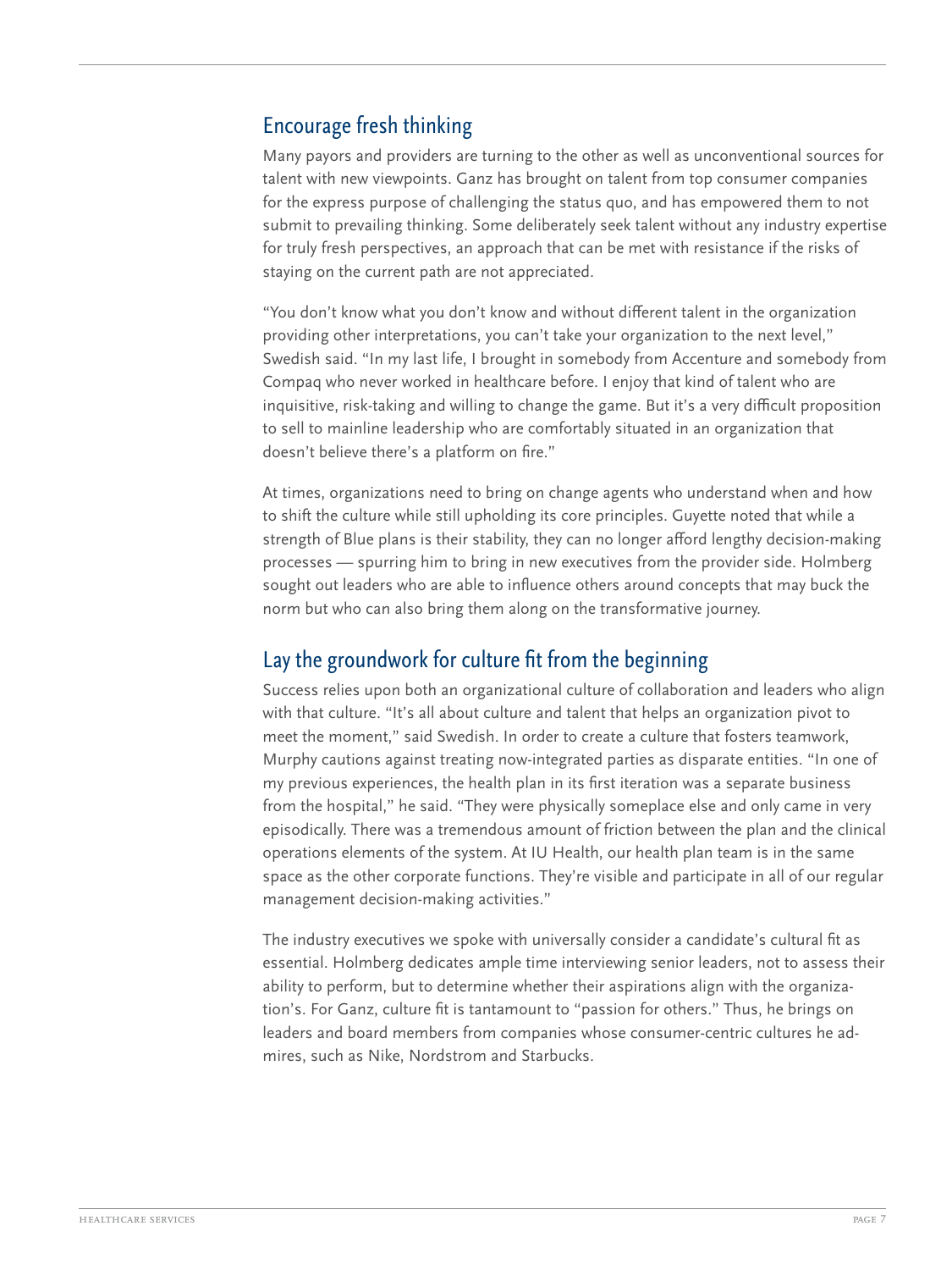## The CEO must be the champion of the culture

Most industry leaders agree that the CEO plays an integral role in establishing and maintaining an open and collaborative organizational culture, a role that is even more important when bringing executives with potentially opposing viewpoints into the fold. The CEO must champion necessary cultural changes across the organization — or risk undermining the objectives of the partnership. "The recidivism rate of organizations to go back to how they performed in the past or how they communicated is amazingly high," Swedish said. "It's like the analogy that a smoker can never quite become a nonsmoker. I'm constantly vigilant because we cannot let old habits take over."

Why culture change is necessary (e.g., it's beneficial to consumers) must be communicated from the top, along with an explanation of key metrics for success, advised Murphy. The chief executive also has the opportunity to incite passion and commitment for delivering the best consumer experiences, which can be a much more powerful driver of behavior than presenting facts alone.

"I have to be relentless and relentlessly creative in how I speak to the vision and this sounds soft — but it isn't — you've got to ignite people's hearts," said Ganz. "You can get them to personally feel what it's like to be a consumer who's not well-served. My mantra is: Don't ever forget that you're a consumer of healthcare and your wife, daughter or parents are as well. Keep them in mind in every decision you're making."

When Ganz's wife was in a serious car accident, his vantage point abruptly shifted from C-suite to hospital bedside, and he decided to share the experience in one of his weekly organization-wide emails. "The kind of response that I got from that email was tremendous," he recalled. "Because I was willing to share from my heart and drive at theirs, that's the kind of thing that really reinforces the cultural norms and sometimes that moves the ball further."

#### **Conclusion**

The forces at play in the U.S. healthcare system are redefining how payors and providers will work together in the future. Boundaries between the two are fading, giving way to a range of collaboration avenues that can be combined in various permutations, including full-scale integrations and new partnerships, in order to adapt and succeed in a changing landscape. Whichever approach payors and providers take, they must first shed previous misconceptions in order to benefit from the value the other side brings. Leadership and organizational culture also need to be open to fresh perspectives that challenge the status quo — or risk being left behind.

#### **about the authors**

**Dieter Freer** (Chicago), **Jennifer Heenan** (Los Angeles), **Suzy Cobin** (Chicago) and **Amanda Fox** (Chicago) are all members of the firm's Healthcare Practice.